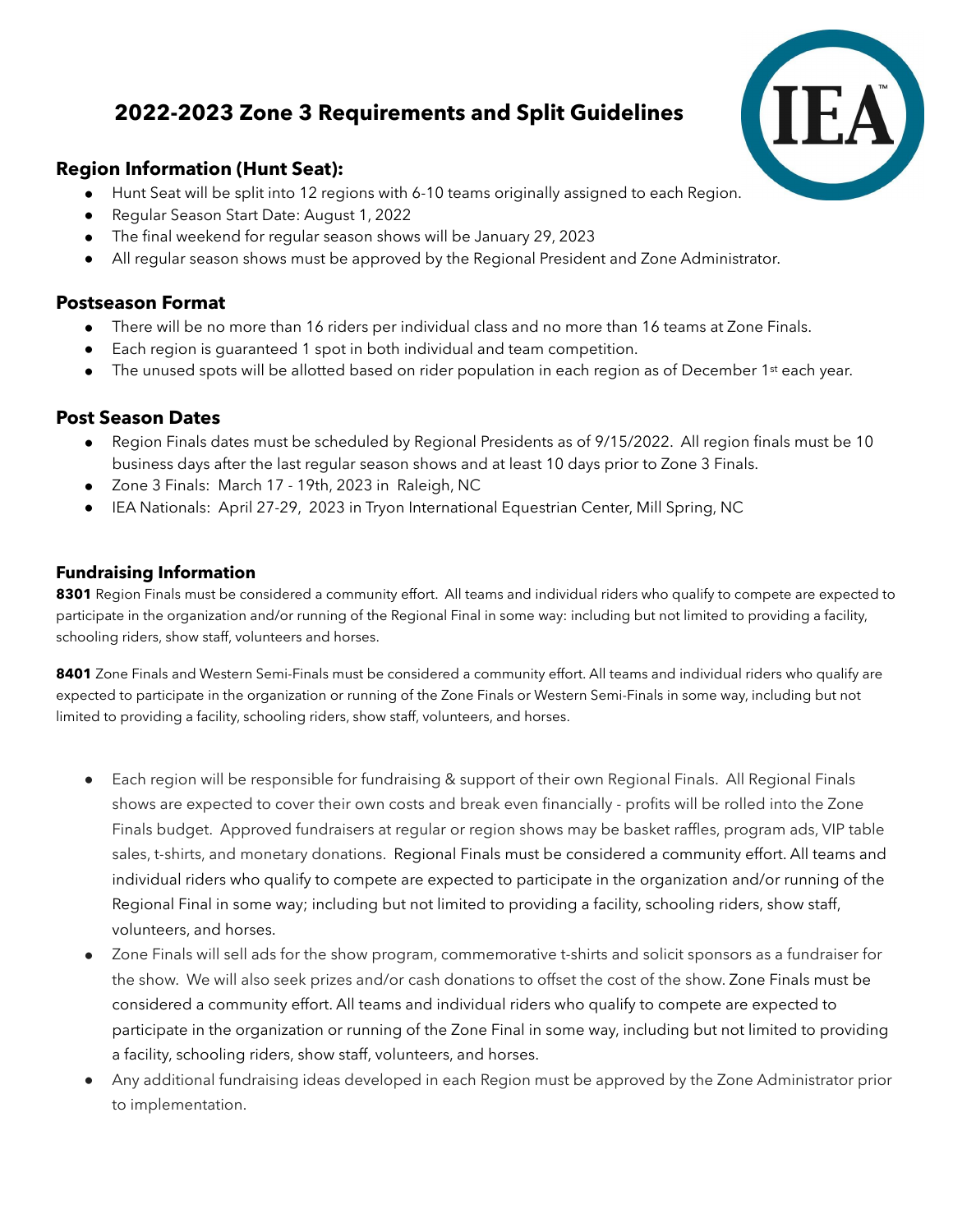| <b>Region 1</b>                                                        | <b>Region 2</b>                                                          |
|------------------------------------------------------------------------|--------------------------------------------------------------------------|
| Regional President: Julia Wright                                       | Regional Presidents: Hilary Gibbons-Neff and<br><b>Whitney Carmouche</b> |
|                                                                        |                                                                          |
| All's Well at Woodbrook Farm                                           | The Key School                                                           |
| Free Rein Farm LLC                                                     | Autumn Grove Equestrian Team                                             |
| Full Moon Farm                                                         | <b>En-Tice-Ment Stables</b>                                              |
| <b>Garrison Forest School</b>                                          | Foxden Equestrian Team                                                   |
| Greenway@Featherdown                                                   | <b>Glendale Riding School</b>                                            |
| John Carroll                                                           | Kindred Spirit Farm/Shore Thing Equestrian                               |
| Oldfields School                                                       | Little Clovelly/Havenshire Farm                                          |
| St. Timothy's School                                                   | Snapdragon Stables                                                       |
|                                                                        |                                                                          |
|                                                                        |                                                                          |
| <b>Region 3</b>                                                        | <b>Region 4</b>                                                          |
| <b>Regional Presidents: Diane Rogers &amp; Ashley</b><br><b>Miller</b> | Regional President: Leslie Allen                                         |
| <b>Century Manor Farm</b>                                              | A Moment In Time                                                         |
| Clairvaux                                                              | Calvert Equestrian                                                       |
| <b>Fitzgerald Stables</b>                                              | Criswood Farm                                                            |
| <b>Foxcroft School VA</b>                                              | Free Rein Equine                                                         |
| <b>Meadowbrook Stables</b>                                             | Meadowood                                                                |
| Prestige Training Equestrian Team                                      | <b>Patuxent Run Stables</b>                                              |
| Sandstone Farm                                                         | Sandy Point Equestrian MD                                                |
| <b>Secret Brook Stables</b>                                            | South Breeze                                                             |
| <b>Sprout Riding</b>                                                   | Willowbend                                                               |
| <b>Wulf Crest Farm</b>                                                 |                                                                          |
| Wakefield Equestrian Sports Team                                       |                                                                          |
|                                                                        |                                                                          |

٦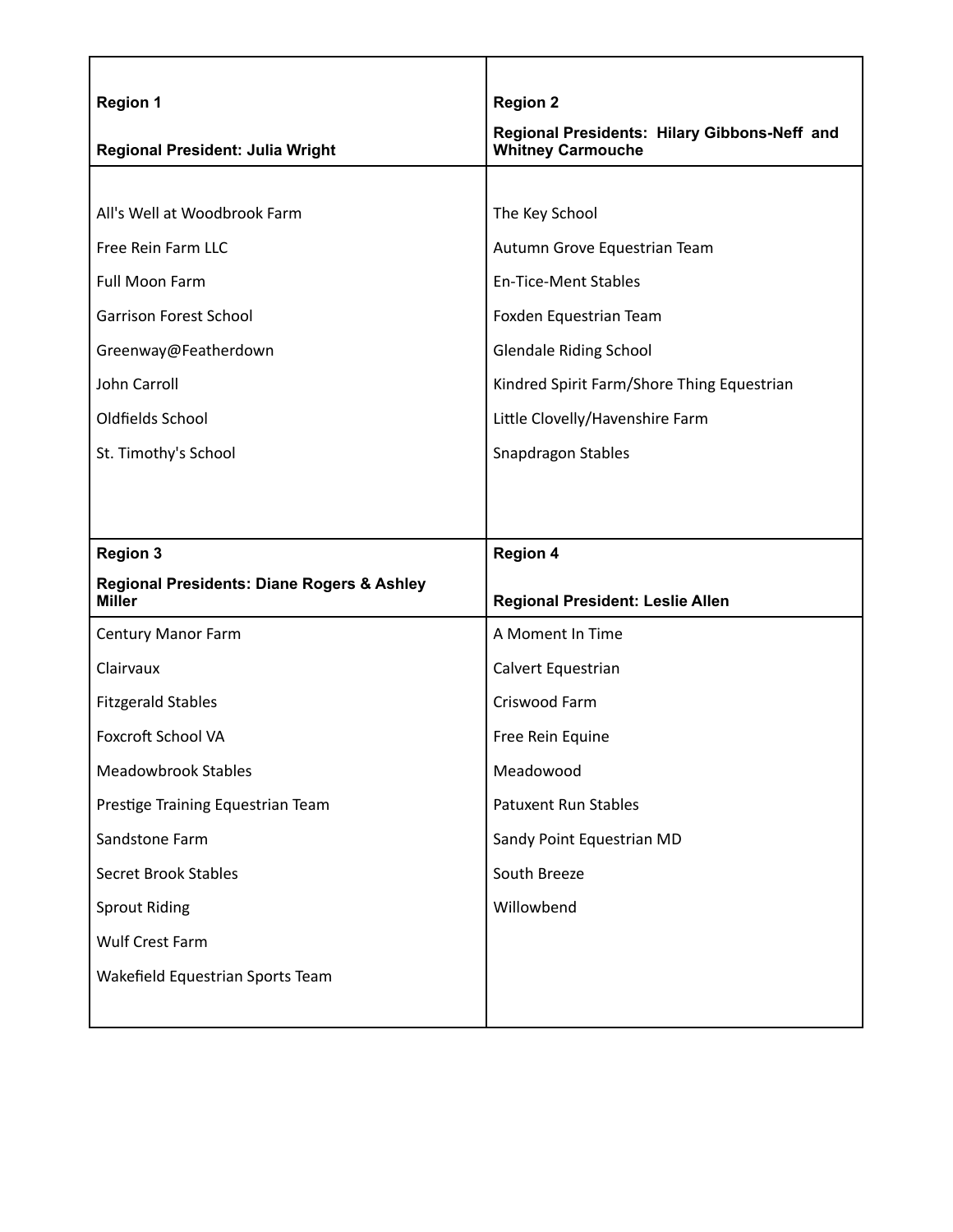| <b>Region 5</b>                                              | <b>Region 6</b>                                |
|--------------------------------------------------------------|------------------------------------------------|
| <b>Regional President: Teresa Seay</b>                       | Regional President: Dana Kiser                 |
| <b>Adsit Training Center</b>                                 | Briarwood Farm VA                              |
| Bellemount                                                   | Equestrian W.I.S.H.                            |
| Hazelwild Farm                                               | <b>Foxtail Farm</b>                            |
| <b>Whitestone Farm</b>                                       | Freedom Farm                                   |
| Woodpecker Farm                                              | Harmonia Equestrian                            |
| Hanover Heritage Equestrian Center LLC                       | Kimnach Equestrian                             |
| Haverhill Equitation Team                                    | Outer Banks Equestrian Team                    |
| Level Green                                                  | <b>Riverfront Riding Center</b>                |
| Rowan Equine                                                 | Roseoldian Farm                                |
| Team Randolph Macon                                          | Willow Pond Farm                               |
| <b>Region 7</b>                                              | <b>Region 8</b>                                |
| Regional President: Kathryn Burchfield                       | <b>Regional President: TBD</b>                 |
| Cedarhill Farm                                               | <b>Great Strides</b>                           |
| Foothills Equestrian Center                                  | Jamestown Equestrian Center                    |
| Fox Run Equestrian NC                                        | Pleasant Hill Farm                             |
| <b>Horse Show Leases LLC</b>                                 | <b>Topline Training NC</b>                     |
| <b>Snowy Creek</b>                                           | Townley Equestrian                             |
| <b>Walnut Creek Farm</b>                                     | Yonahlossee Saddle Club                        |
| Waters Edge Farm                                             | MacNair's and the Triangle                     |
| <b>Region 9</b>                                              | <b>Region 10</b>                               |
| Regional President: Antonia Hall & Maggie<br><b>Harrison</b> | <b>Regional President: TBD</b>                 |
| <b>Brunswick Seahorses</b>                                   | Good Counsel Equestrian Team                   |
| <b>Champions Corner</b>                                      | Potomac Horse Center                           |
| <b>Hidden Springs Stables</b>                                | Reddemeade*                                    |
| <b>Hillcrest NC</b>                                          | St. John's College High School Equestrian Team |
| <b>New Beginnings</b>                                        | The Other Left LLC                             |
| Rocky Mount Academy                                          | Academy of the Holy Cross                      |
| Southern Oak Equestrian Center                               | Loudoun Valley                                 |
| Swift Creek Riding Academy                                   | Madeira School*                                |
| Triton                                                       | Wakefield Equestrian Sports Team               |